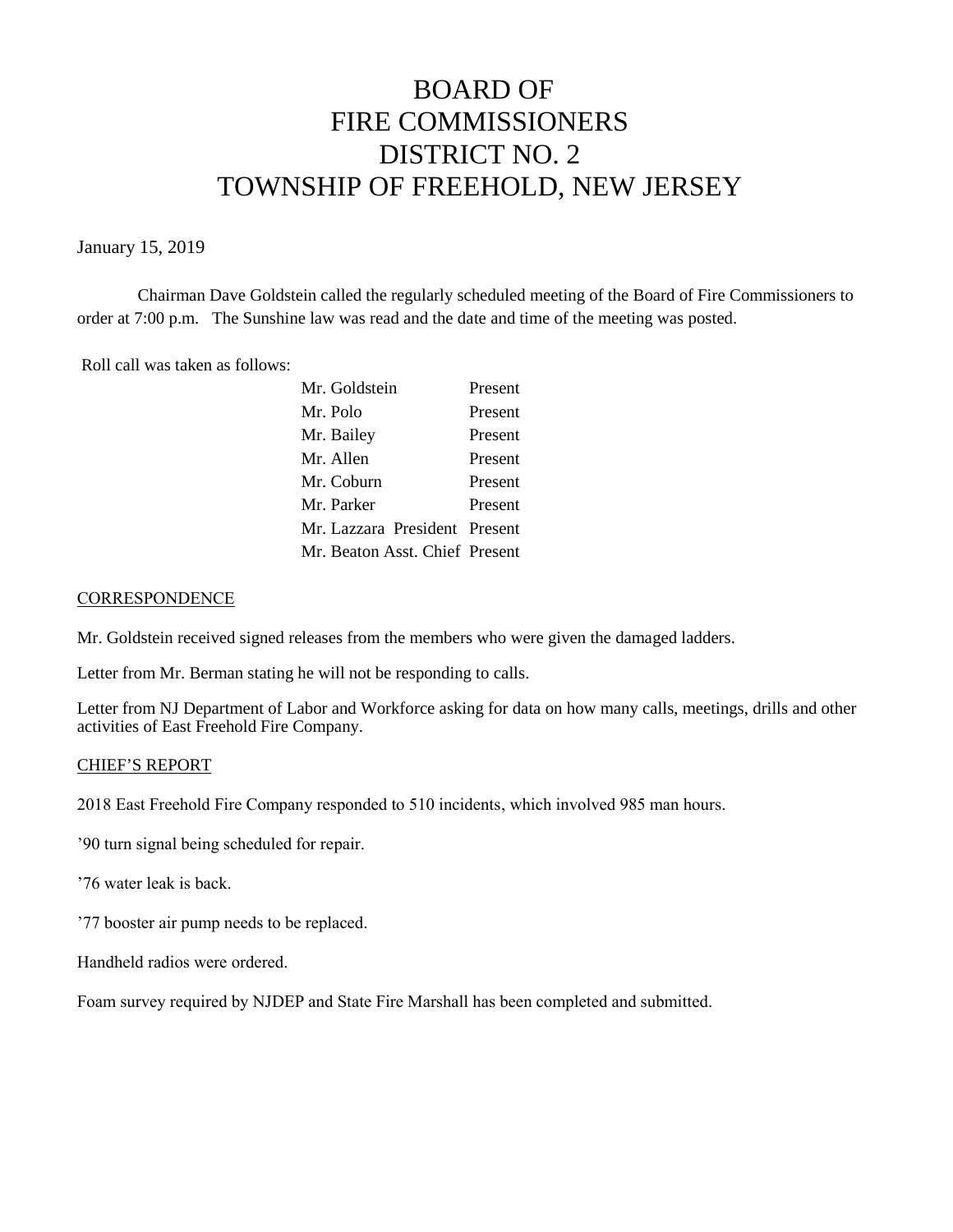# RADIO AND ALARM

New radios have been delivered.

#### **BUILDINGS**

Mr. Polo and Mr. Nicolosi went to both Pond Rd and Daniels Way Firehouses to survey for training facility. Daniels Way Firehouse is the best spot. Mr. Coburn will check with the planning board to see what is needed for both firehouses.

Mr. Goldstein still hasn't heard from NJ Doorworks.

#### **INSURANCE**

Nothing at this time.

### MAINTENANCE

'77 has an air pump being worked on.

'90 parts on order for turn signals.

#### NEW BUSINESS

Tony Panzarino addressed the board with discrepancies he his having with his LOSAP from 2016 to 2018. Mr. Goldstein will have a representative from the insurance company reach out to him and answer any questions. Mr. Lazzara will send out a message to see if other company members are having the same problem.

The Line Officers were asked to do an inventory of the hose, there are 2 broken pony hoses that need to be repaired (they need new couplings), and the Board wants to know what hose is on the rack. The Line officers will report at next meeting.

Mr. Lazzara asked the Board about purchasing large vehicle stabilization equipment. Mr. Lazzara will make a list of what is needed and get prices.

Mr. Allen made a motion to purchase a new recorder that can be downloaded to the computer, this was tabled until Mr. Coburn does research on different recorders.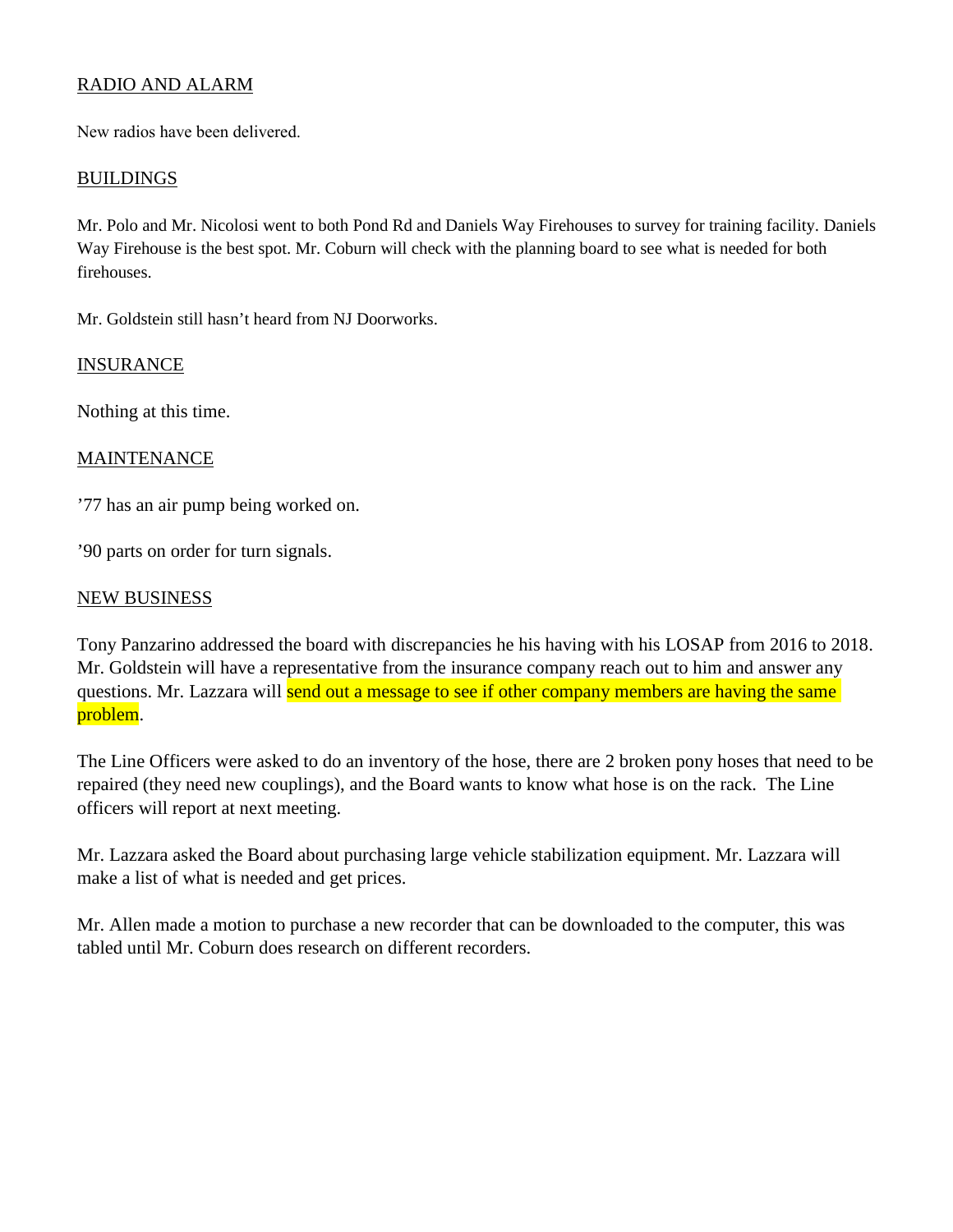# OLD BUSINESS

Mr. Taylor asked if his engineer fee could be held to fourth quarter.

Tony Panzarino Sr. asked the outcome of the meeting with the audit and membership committee, questions were answered by Mr. Allen.

## **TREASURER**

Check#

| 2018                                         |                         |
|----------------------------------------------|-------------------------|
| 10830 JCP&L                                  | \$<br>433.07            |
| 10831 NJNG                                   | \$<br>1,435.40          |
| 10832 Optimum                                | \$<br>565.28            |
| 10833 Verizon Wireless                       | $\mathbb{S}$<br>450.02  |
| 10834 Buchanan Ingersoll Rooney              | \$<br>337.04            |
| 10835 Ocean B-Safe Security                  | \$12,342.53             |
| 10836 Fire Hooks Unlimited                   | \$2,884.65              |
| 10837 County of Monmouth                     | 942.25<br>\$            |
| 10838 Apple Locksmith                        | \$<br>3,483.53          |
| 10839 Atlas Septic                           | $\mathbb{S}$<br>137.50  |
| 10840 Design Plus                            | $\mathbb{S}$<br>800.00  |
| 10841 Ralph Longo (MAC tools)                | \$439.98                |
| 10842 Access Health                          | $\mathbb{S}$<br>616.00  |
| 10843 Ricochet Manufacturer                  | \$11,339.85             |
| 10844 All Hands                              | \$<br>46.95             |
| 10845 Blaze Emergency                        | \$5,710.49              |
| 10846 NJ Fire Equipment                      | \$<br>153.50            |
| 10847 Granger                                | \$<br>77.16             |
| 10848 Roux Associates                        | $\mathcal{S}$<br>763.20 |
| 10849 Professional Service wear              | $\mathbb{S}$<br>286.89  |
| 10850 Fire and Safety Services               | \$1,405.16              |
| 10851 LJ's Engraving & Promotions \$1,580.00 |                         |
| <b>TOTAL</b>                                 | \$46,230.45             |
| 2019                                         |                         |
| 10852 Samuel Klein Co.                       | \$1,400.00              |
| 10853 Paul Nicolosi                          | \$<br>167.87            |
| 10854 Net link                               | \$1,194.00              |
| 10855 Netlink                                | \$<br>405.00            |
| 10856 NJ Fire Museum                         | \$<br>300.00            |